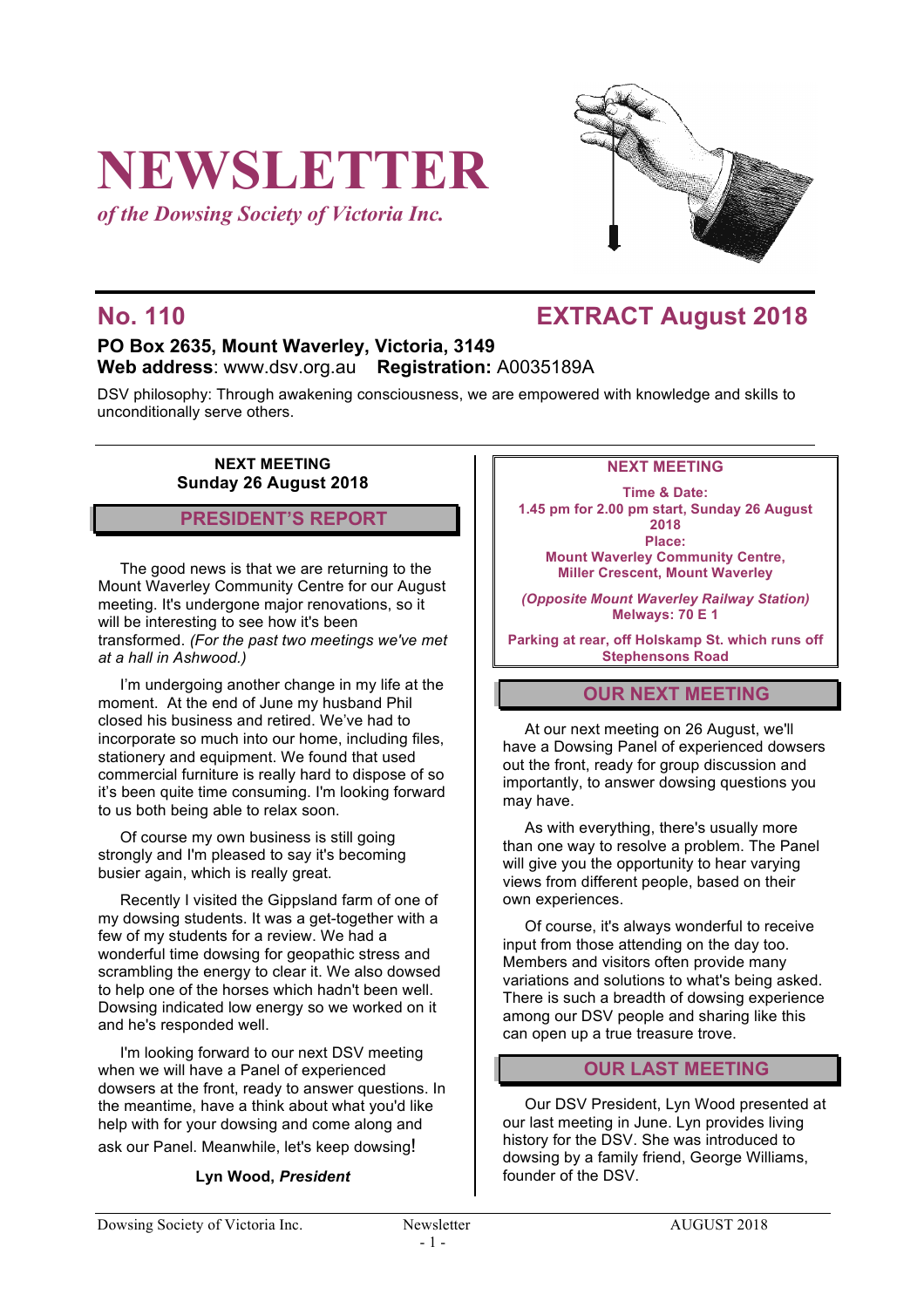He was considered a bit eccentric because he did things outside the norm. George offered to show Lyn how to dowse with keys (or a pendulum) to check for vitamins, minerals and to use rods to find streams of underground water. He knew then that such water often holds damaging energy, especially when it runs under beds or favourite places in the home. He taught her that when the body becomes stressed from such energy it can often develop into illness.

George was an engineer who learned to locate pipes under roads from a fellow from the old Gas & Fuel Co. George's fascination grew and he practiced in various situations. It led to him starting The Dowsing & Radiesthesia Society of Victoria in 1975. The group was incorporated in 1997 and the name became the Dowsing Society of Vic Inc (DSV). Lyn became Secretary and that role lasted for nine years. She graduated to become Vice-President and then President in 2008.Today Lyn uses all that she's learned to help others through her business, "Gently Does It".

George Williams passed in 2004, and fortunately for us, his work continues to live on through our DSV President, Lyn Wood.

For more details you can call (03) 8759 3182 or her mobile: 0409 839 581.



### **HEALING THE DEPARTED**

*A welcome new article from DSV Life Member, Mick Moran, assisted by a friend, Sophie.*

Do the departed need our help? Up until about 12 months ago I would have said no. I believed once a person had died and moved on to the next part of their journey, they were at peace and all was well. But a number of encounters recently had me thinking this is no longer true.

One evening I was talking to my friend, Sophie, on the phone. She was telling me of the very difficult time her parents had during their early life, with members of their families dying from starvation, or being killed by the Russians.

As teenagers, they both separately had escaped from different Soviet Gulags in Siberia, before WW2. They met each other after they joined the Allied Forces. At the end of the war,

they were classed as 'Displaced Persons' and were moved through a number of refugee camps around Europe, until a permanent home could be found. By this stage they had three children under five years of age, which made it even harder for them.

Eventually they were repatriated to Australia where they started a new life, a life which was much better than the one they left behind, but not quite the happy ending they had hoped for. There was no recognition, let alone treatment, for Post Natal Depression (PTSD), as the family quickly grew, with six children struggling with poverty and illness. Sophie told me her parent's hard life was never far from the surface and they both struggled emotionally throughout the rest of their lives.

As Sophie was telling me this, I had a connection from the spirit world. This doesn't happen often, but when it does, it usually proves quite interesting. It didn't take long before I worked out who it was. It was Sophie's mother. I told Sophie I had made contact with her mother, and of course, she asked what her mother wanted.

I wasn't sure what she wanted, as I didn't have two-way communication with her, but I could feel she wasn't at peace. Had the traumas of her life carried through after her death? I didn't know, but I now knew exactly what she was after, and who should give it to her. I told Sophie that her mother had not yet found peace and was in need of some healing.

I said, "It's best if it comes from you, as you are her daughter. All you need to do to bring your mother peace is to send the most powerful healing I know of. If you could send her Love and Peace, I'm sure things will work out fine."

I waited on the phone while Sophie sent the love and peace her mother needed. I could feel that her mother was finally at peace.

We were talking about this for some time, when I had a second spiritual contact. This time it didn't take me long to know who it was. It was Sophie's father, and he was in the same situation as her mother. He was also still conflicted and hadn't found the peace he needed and deserved when he died.

I told Sophie what was going on and suggested that she should do the same for her father as she did for her mother. "Send him Love and Peace." So she did.

Sophie told me later, that a lot of the pain and anxiety that she carried in her heart for as long as she could remember had eased. She felt that as she sent her parents that healing love and peace, it was also healing her.